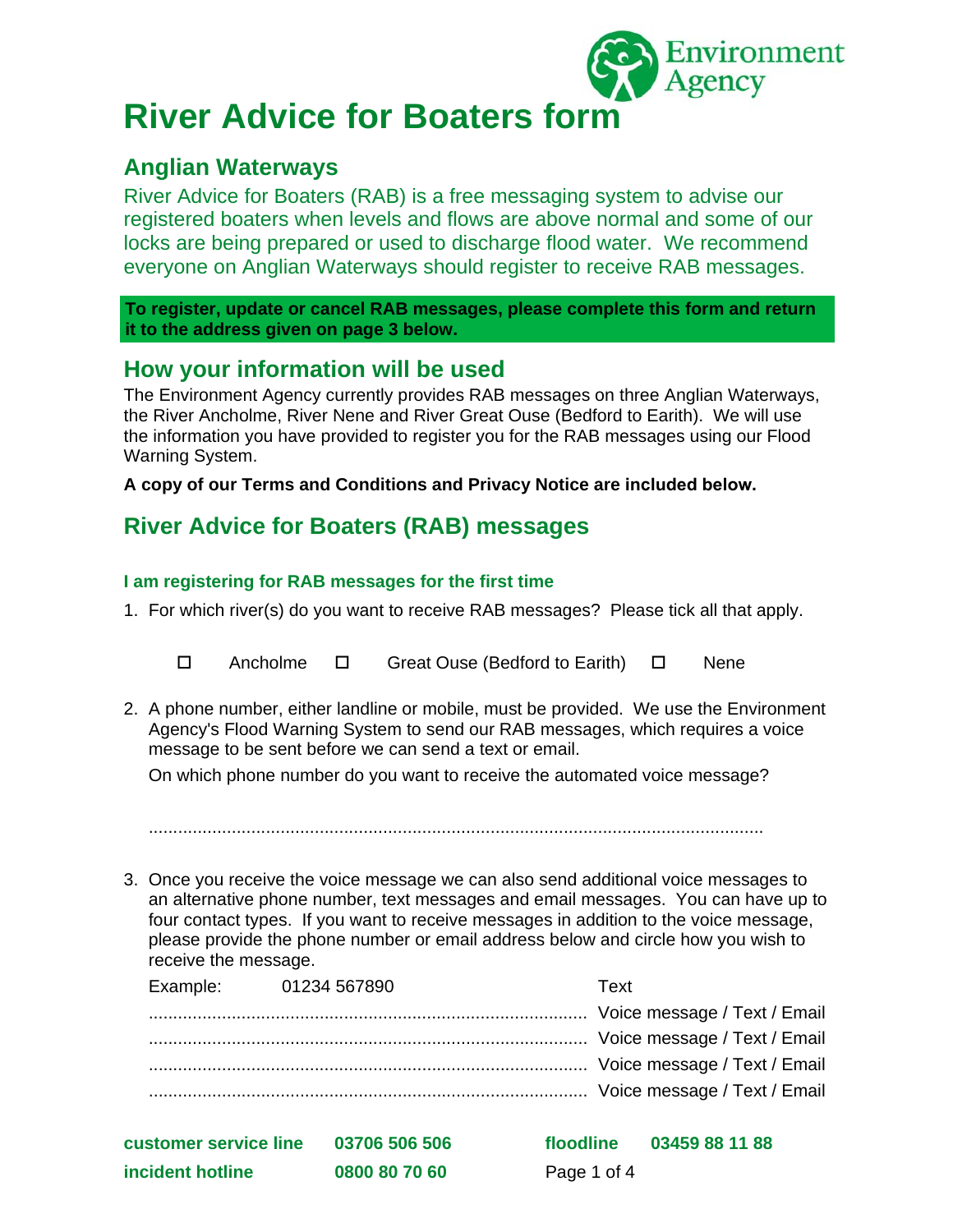

4. What is your vessel name and/or registration number?

........................................................................................................................................... This is used as a security question. If you do not have a vessel on our waterways please provide us with an alternative security question and answer:

Question ...........................................................................................................................

Answer ..............................................................................................................................

#### **I want to update my RAB details**

| $\Box$ | I have changed my address to the one shown under 'Your details' below. |  |  |
|--------|------------------------------------------------------------------------|--|--|
| □      |                                                                        |  |  |
| □      |                                                                        |  |  |
|        |                                                                        |  |  |
| $\Box$ |                                                                        |  |  |
|        |                                                                        |  |  |

It is important you update your details if they change as failure to do so will mean you may not receive the messages you have requested.

.....................................................................................................................................

You can also update your RAB details yourself by going to the Flood Warning System website at gov.uk/sign-up-for-flood-warnings. Enter your email address or the 8 digit reference number plus your password, supplied in the confirmation letter sent or emailed by the Flood Warning System. If you don't have the above details, click the Problem signing in button and follow the instructions.

#### **I no longer want to receive the following RAB messages**

Please tick all that apply:-

| $\Box$ | Ancholme              | $\Box$ | Great Ouse (Bedford to Earith) $\Box$                                           |             |           | <b>Nene</b>    |  |
|--------|-----------------------|--------|---------------------------------------------------------------------------------|-------------|-----------|----------------|--|
|        |                       |        | We would be interested to know why you no longer wish to receive these messages |             |           |                |  |
|        |                       |        |                                                                                 |             |           |                |  |
|        |                       |        |                                                                                 |             |           |                |  |
|        |                       |        |                                                                                 |             |           |                |  |
|        | customer service line |        | 03706 506 506                                                                   |             | floodline | 03459 88 11 88 |  |
|        | incident hotline      |        | 0800 80 70 60                                                                   | Page 2 of 4 |           |                |  |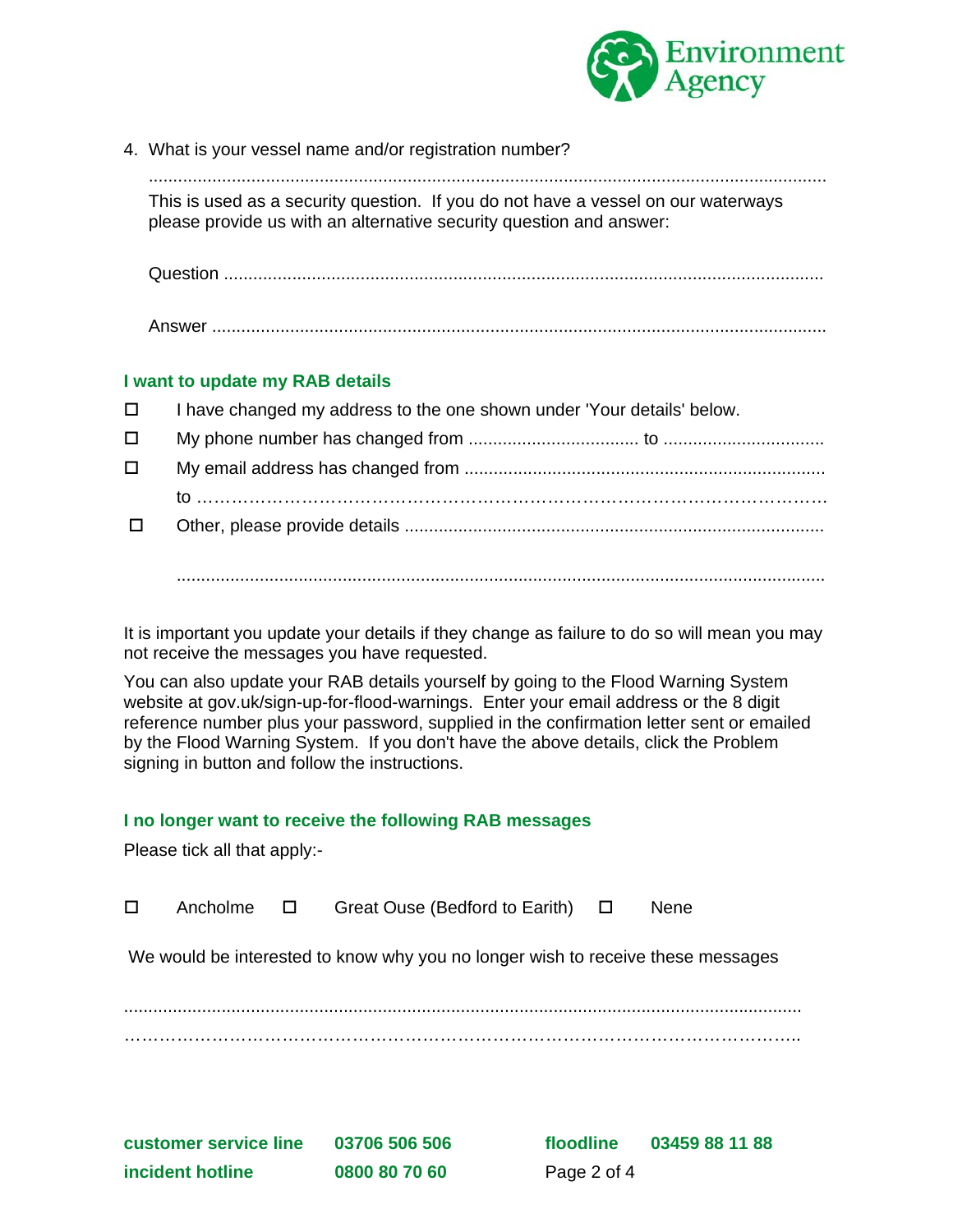

# **Your details – this section must be completed in full**

Your registration number (if you already have one)? …………………………………………..

# **What happens now?**

Once we receive your request, we aim to register your details within 10 working days.

If you are registering new or updating RAB contact details you will receive a test message from our Flood Warning System. Once you receive the test message(s) you are registered to receive future RAB messages. Until you receive the test message, please continue to phone Floodline for updates on 0345 988 1188 and enter the quick dial number(s) for the area(s) of the river you want to hear about:-

| • Great Ouse (Bedford to St Ives) | $\sim$ 100 $\mu$ | 033211 |
|-----------------------------------|------------------|--------|
| • Great Ouse (St Ives to Earith)  | $\sim$ 100 $\mu$ | 033212 |
| • Nene                            |                  | 032112 |
| • Ancholme                        |                  | 031212 |

You will also receive a letter/email from the Flood Warning System once your registration has been completed, updated or removed. Please check the letter/email to make sure all your details are correct and you are registered to receive the correct RAB messages.

Our RAB contact details are:-

| Address: | Environment Agency, Waterways, Ceres House, Searby Road, Lincoln<br><u>I N2 4DW</u> |
|----------|-------------------------------------------------------------------------------------|
| Email:   | WaterwaysSSAAnglian@environment-agency.gov.uk                                       |
|          | Telephone: 020302 55068                                                             |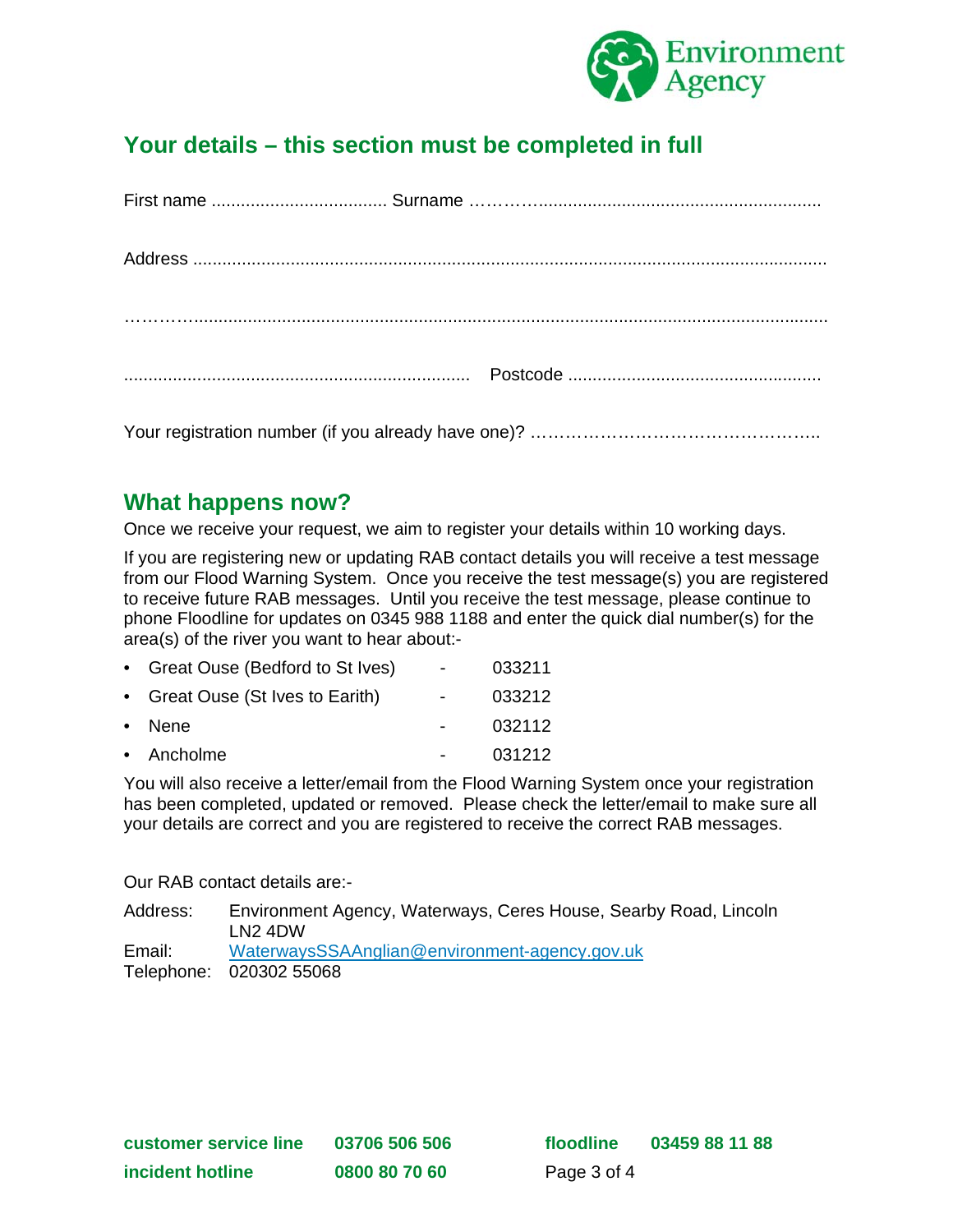

## **For Environment Agency use only**

| <b>FWD No</b>      |               | Date _______     |              |
|--------------------|---------------|------------------|--------------|
| <b>STM</b>         | <b>Yes/No</b> |                  |              |
| <b>NLS Updated</b> |               | <b>Date Date</b> | <b>Intls</b> |
| <b>SS Updated</b>  |               | <b>Date</b>      | <b>Intls</b> |

**customer service line 03706 506 506 floodline 03459 88 11 88**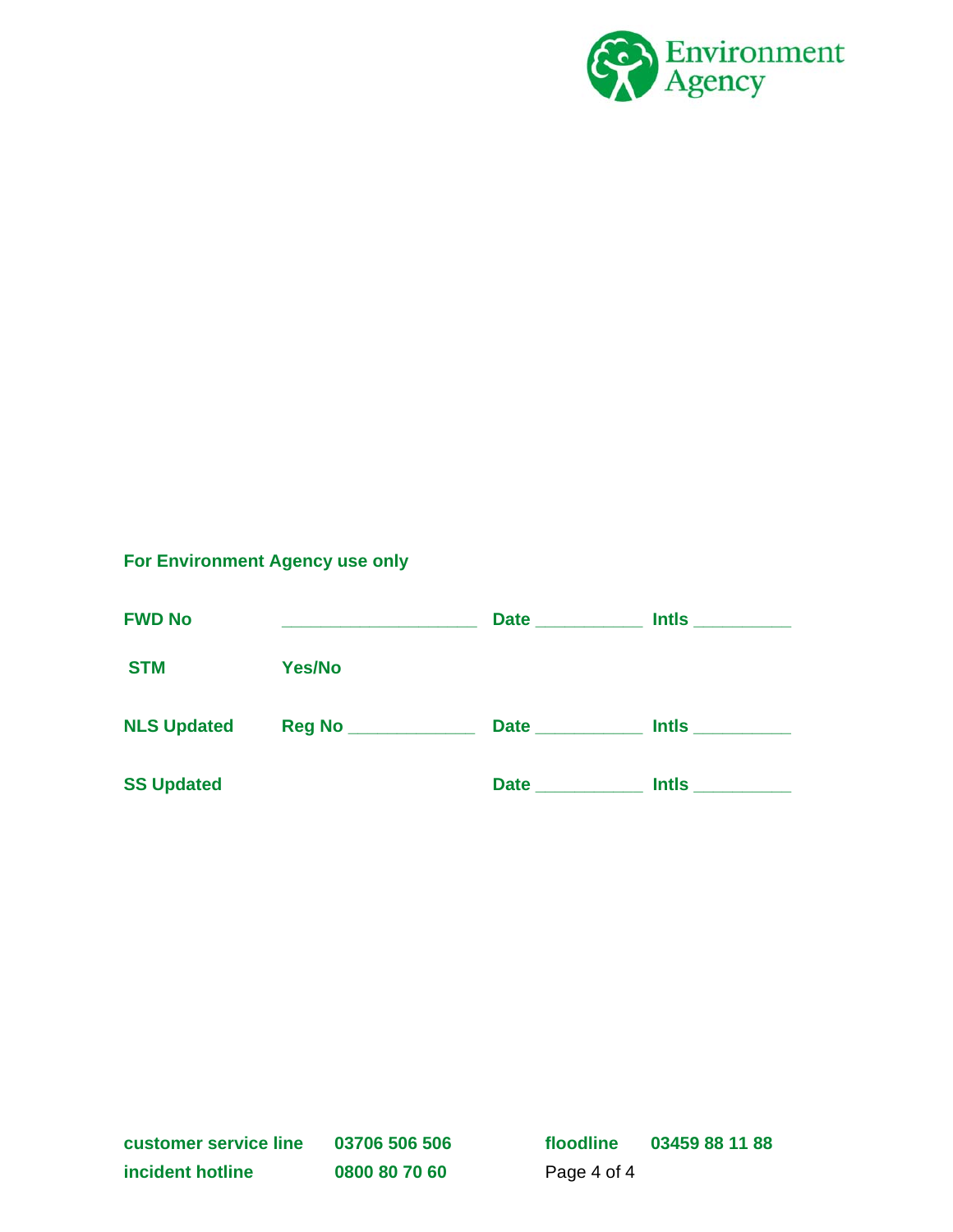# **Anglian Waterways - River Advice for Boaters**

## **Terms and conditions**

#### **What we will do**

We will try to send the River Advice for Boaters messages to you via the Flood Warning Service, but we can't guarantee they will be sent or arrive, we will do what is reasonable. The messages may be sent at any time of the day or night.

#### **We do not**

- accept responsibility if you fail to receive a message
- guarantee that our website or Floodline phone lines will be available
- accept responsibility for any loss, damage or costs incurred by you by issuing or failing to issue messages – except where the law says we must

#### **You are responsible for**

- making sure that the contact details you give us are correct
- telling us about any changes

### **Privacy notice**

#### **How we use your personal information**

We are the Environment Agency and we manage the River Advice for Boaters messaging service. We are the data controller for this service. A data controller determines how and why personal data (personal information) is processed.

Our personal information charter (www.gov.uk/government/organisations/environmentagency/about/personal-information-charter) explains your rights and how we deal with your personal information. You can access the charter using the link or go to gov.uk and search 'Environment Agency personal information charter'.

#### **The personal data we need**

The personal data we collect includes:

- Full name
- Full address
- Contact details including landline or mobile telephone number(s) and email address(es)

We are allowed to process your personal data because you consent to us doing so. You have the right to withdraw consent at any time. The lawful basis for processing your personal data is consent.

We need the information requested from you in order to register you to receive the River Advice for Boaters messaging service. If you don't provide all of this information, then we can't register you.